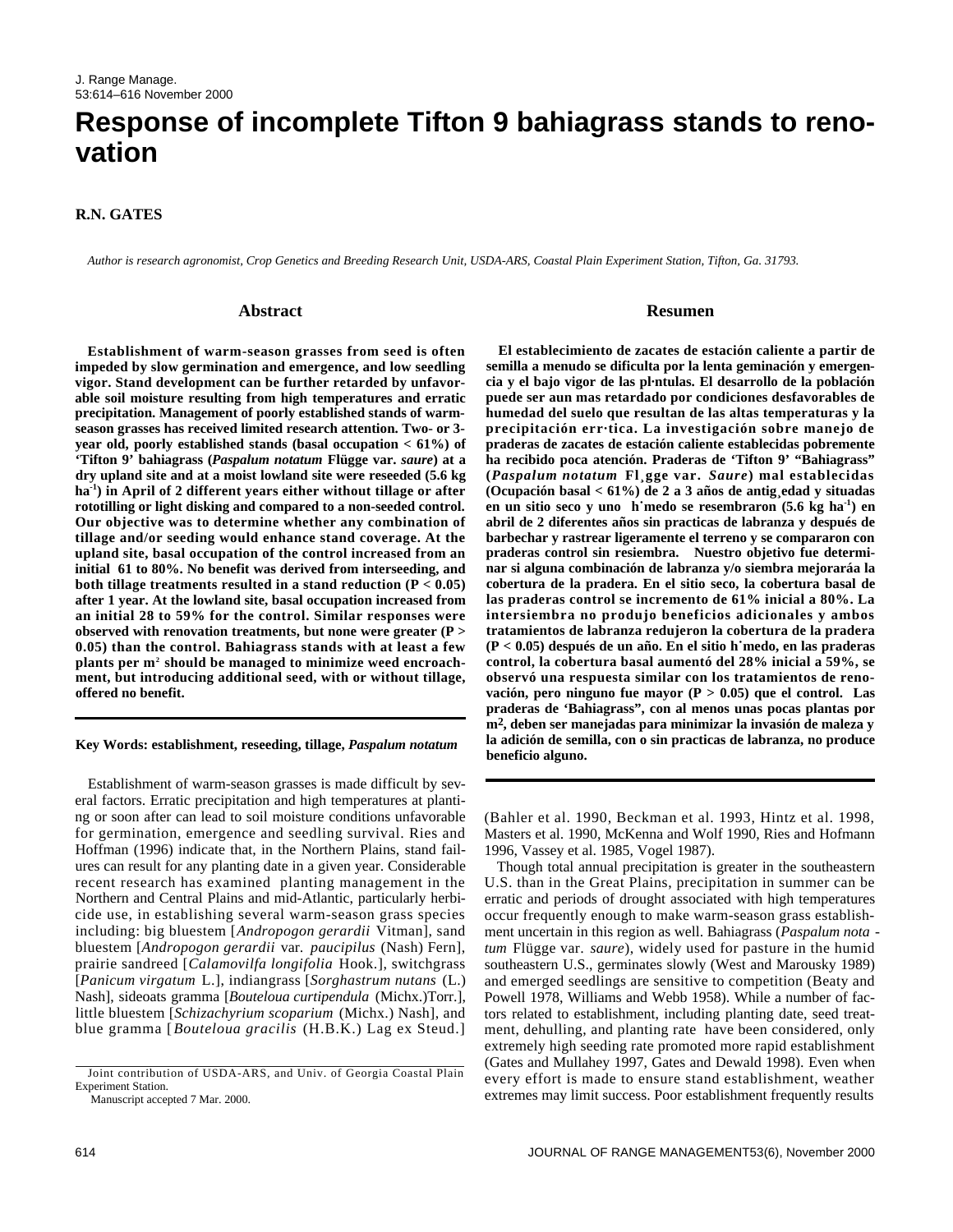in variable stands with open areas. Options in this situation include: 1) doing nothing, 2) renovation through some combination of seeding and tillage, and 3) complete seedbed preparation and reseeding—still facing the same possibility of success or failure.

While considerable effort has been directed at the initial establishment of warm-season grasses, including bahiagrass, management options to improve poor stands have not been considered. Plots consisting of relatively open stands of bahiagrass from previous research provided an opportunity to examine the response of 'Tifton 9' bahiagrass stands to renovation treatments. Experiments were conducted at different sites to determine the feasibility of interseeding x tillage combinations to improve stands of Tifton 9 bahiagrass.

## **Materials and Methods**

Experimental sites used in this research were previously planted in 1993 (upland site) and 1995 (lowland site) to determine establishment response of Tifton 9 bahiagrass to several planting variables and seed treatments (Gates and Mullahey 1997, Gates and Dewald 1998). Upon completion of these experiments, relatively open 2- or 3-year old stands provided an opportunity to examine treatments which might enhance stand coverage. The 2 sites at the Coastal Plain Experiment Station in Tifton, Ga. (31° 26' N, 83° 35' ' W) were a droughty upland (Dothan loamy sand; fine-loamy siliceous thermic Plinthic Kandiudults) with unfavorable surface soil moisture during much of the growing season and a lowland site (Alapaha sand; loamy, siliceous, thermic Arenic Plinthic Paleaquults) where heavier soil texture and physiographic position resulted in more favorable surface soil moisture (Gates and Dewald 1998).

Four treatment combinations of tillage and reseeding were evaluated at both sites: 1) rototilling to a depth of  $\sim$ 100 mm, resulting in nearly complete sod destruction, followed by seeding, 2) shallow disking, resulting in disturbance of less than half of the sod, followed by seeding, 3) interseeding alone, and 4) undisturbed, non-seeded control. Six replications were planted on 10 April 1995 at the upland site. At the lowland site, 4 replications were planted 13 April 1998. All planting was done at the same seeding rate (5.6 kg ha<sup>-1</sup>) using a 7-row plot drill equipped with fluted coulters and double disk openers spaced 178 mm apart. Soil conditions at the time of planting at both sites allowed penetration and seed placement at a depth of ~15 mm. A firm seedbed was provided by driving a tractor across the plots before and immediately after planting. Nitrogen fertilizer was applied  $(56kg \text{ ha}^{-1})$  once in spring at each site. Soil tests indicated other nutrients were adequate. Plots were mowed periodically during the growing season. No herbicide applications were made. Treatments were assigned to plots without regard to previous treatment, encompassing several plots from previous experiments. Plot size was 1.5 x 20 m at the upland site and 1.5 x 9.1 m at the lowland site.

Initial stand ratings were taken at the upland site during the week preceding replanting treatments. On 3 April 1995, presence or absence of bahiagrass was recorded in each 100 square cm unit of a 1 m x 1 m sampling quadrat, using 9 randomly placed quadrats per plot. Stand ratings were repeated the following spring, 11 May 1996, to evaluate change in stand ratings. At the lowland site the same procedure was used except that 5 quadrats per plot were used. Initial stands were evaluated 7 April 1998 and final stands on 10 May 1999.

Initial and final stand ratings and the change in rating were analyzed using analysis of covariance implemented using SAS GLM (SAS 1998). The statistical model evaluated final stand ratings, adjusted using initial stand as a covariate. Treatment means were compared using single degree of freedom contrasts. Tillage treatments (rototilling and disking) were first contrasted with treatments without tillage (control and interseeding). Two additional contrasts compared the 2 treatments within each tillage category (rototilling vs. disking; control vs. interseeding).

#### **Results and Discussion**

Bahiagrass stands were 2 years old at the upland site and 3 years old at the lowland site when treatments were initiated. Basal occupation averaged 61% initially at the upland site but only 28% at the lowland site. Final stands (averaging 70% at the upland site; 62% at the lowland site) were similar, indicating more rapid increase in cover with more favorable soil moisture conditions at the lowland site. Final stand occupation at the upland site was lower ( $P < 0.05$ ) for treatments including tillage compared to those without tillage (Table 1). A decrease in basal occupation due to rototilling indicated substantial sod destruction, resulting in lower ( $P < 0.05$ ) final stands compared with disking. No difference  $(P > 0.05)$  in final basal occupation resulted from interseeding or control. The similarity in response of the latter treatments strongly indicates that drilling with  $5.6$  kg ha<sup>-1</sup> of additional seed made no contribution to stand improvement at this site.

At the lowland site (Table 1) there was a marked improvement in stands, however, no differences were detected between any of the treatments and the control. The positive change observed for rototilling plus interseeding at the lowland site contrasted sharply with the response to this treatment at the upland site. More favorable soil moisture holding capacity and greater spring precipitation in 1998 compared with 1995 (Fig. 1) may have contributed to more successful establishment of newly planted seed.

Tifton 9 bahiagrass stands, relatively free of perennial weeds, with basal occupation ranging between 20 and 60%, as evaluated in this research, did not benefit from any combination of tillage and/or reseeding. Even the most open stands had several established plants within a  $1.0 \text{ m}^2$ quadrat. Under these conditions, the best

**Table 1. Least squares means and F-test probabilities associated with single d.f. contrasts for final basal occupation of Tifton 9 bahiagrass stands following tillage and reseeding treatments at 2 sites near Tifton, Ga.**

|                      | Dry Upland | Moist Lowland |
|----------------------|------------|---------------|
| <b>Treatment</b>     | Site       | <b>Site</b>   |
|                      | $-(No)$    |               |
| <b>Interseed</b>     | 78         | 60            |
| Disk                 | 68         | 52            |
| Rototill             | 55         | 78            |
| Control              | 80         | 59            |
| Contrast             | $P > F-$   |               |
| Tillage vs None      | < 0.0001   | 0.62          |
| Disk vs Rototill     | 0.007      | 0.10          |
| Interseed vs Control | 0.63       | 0.94          |

Number of 100 x 100 mm squares occupied by bahiagrass out of 100 possible within 1  $m<sup>2</sup>$  quadrat.